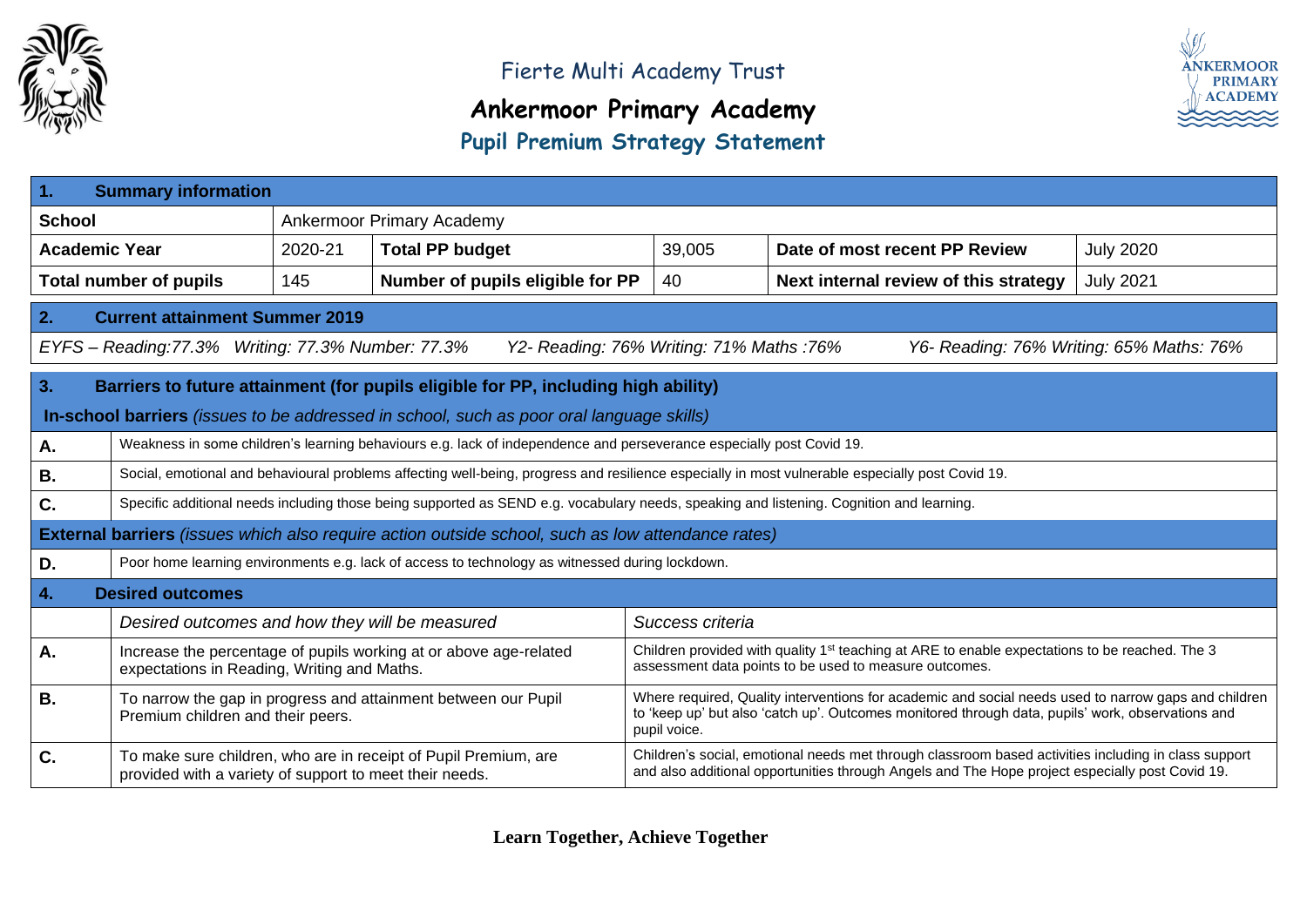

# **Ankermoor Primary Academy**



#### **Pupil Premium Strategy Statement**

| 5.<br><b>Planned expenditure</b>                                                                                                                                                            |                                                                                                                                                                                                                                                                                                                                                                                                                                                                                                                                                                                                                                                                                                                                                                                                                                                                                                                                                                        |                                 |                                                                                           |                                                |                                                                                                                |     |        |                             |                                         |                                                                                                                                |       |        |
|---------------------------------------------------------------------------------------------------------------------------------------------------------------------------------------------|------------------------------------------------------------------------------------------------------------------------------------------------------------------------------------------------------------------------------------------------------------------------------------------------------------------------------------------------------------------------------------------------------------------------------------------------------------------------------------------------------------------------------------------------------------------------------------------------------------------------------------------------------------------------------------------------------------------------------------------------------------------------------------------------------------------------------------------------------------------------------------------------------------------------------------------------------------------------|---------------------------------|-------------------------------------------------------------------------------------------|------------------------------------------------|----------------------------------------------------------------------------------------------------------------|-----|--------|-----------------------------|-----------------------------------------|--------------------------------------------------------------------------------------------------------------------------------|-------|--------|
| Academic year                                                                                                                                                                               | 2020-21                                                                                                                                                                                                                                                                                                                                                                                                                                                                                                                                                                                                                                                                                                                                                                                                                                                                                                                                                                |                                 |                                                                                           |                                                |                                                                                                                |     |        |                             |                                         |                                                                                                                                |       |        |
| The three headings below enable schools to demonstrate how they are using the pupil premium to improve classroom pedagogy, provide targeted support and<br>support whole school strategies. |                                                                                                                                                                                                                                                                                                                                                                                                                                                                                                                                                                                                                                                                                                                                                                                                                                                                                                                                                                        |                                 |                                                                                           |                                                |                                                                                                                |     |        |                             |                                         |                                                                                                                                |       |        |
| <b>Quality of teaching for all</b>                                                                                                                                                          |                                                                                                                                                                                                                                                                                                                                                                                                                                                                                                                                                                                                                                                                                                                                                                                                                                                                                                                                                                        |                                 |                                                                                           |                                                |                                                                                                                |     |        |                             |                                         |                                                                                                                                |       |        |
| <b>Desired outcome</b>                                                                                                                                                                      | Chosen action /<br>approach                                                                                                                                                                                                                                                                                                                                                                                                                                                                                                                                                                                                                                                                                                                                                                                                                                                                                                                                            | for this choice?                | What is the evidence and rationale                                                        | How will you ensure it is<br>implemented well? |                                                                                                                |     |        | <b>Staff lead</b><br>/ Cost | When will you review<br>implementation? |                                                                                                                                |       |        |
| Children to be taught in single<br>age classes to aid individual<br>year groups and aid vulnerable<br>group needs.                                                                          | Children to be spit in to<br>single year groups to aid<br>quality 1 <sup>st</sup> teaching and<br>opportunities for both PP<br>and all.                                                                                                                                                                                                                                                                                                                                                                                                                                                                                                                                                                                                                                                                                                                                                                                                                                | teaching.                       | Outcomes on data for vulnerable children to<br>be further raised due to single year group |                                                | Data to be collected and reviewed at<br>each assessment point to track the<br>progress of individual children. |     |        |                             | N.P<br>26,500                           | At each assessment point,<br>data to be analysed for<br>vulnerable children, checking<br>on progress and narrowing of<br>gaps. |       |        |
| Review - Spring 2021                                                                                                                                                                        | 3.8%<br><b>TA</b><br>Test<br>Assessment data outcomes rising, post Covid, especially in Reading and<br>$\overline{\mathsf{S}}$<br>Higher %<br>$\overline{\mathsf{ss}}$<br>Y <sub>4</sub><br>$Exp+ %$<br>Higher %<br>$Exp+ %$<br>GPS.<br>101.7<br>62<br>100.4<br>15<br>Reading<br>15<br>73<br>Reading: scaled score same outcome (101.7) with smaller margin for PP<br>Est<br>83<br>36<br>106.5<br>83<br>36<br>106.5<br>vs estimate. 8% difference when compared to non-PP. 4/6 on track (67%).<br>42<br>12<br>99.8<br>Writing<br>87<br>29<br>108.8<br>Est<br>GPS: scaled score closer to estimate (-2.9) when compared to non-PP<br><b>GPS</b><br>50<br>15<br>100.8<br>77<br>105.3<br>38<br>children. 4/6 children on track (66%).<br>87<br>46<br>108.7<br>Est<br>87<br>46<br>108.7<br>Maths: Wider gap vs non-PP but % on track 2% higher than non-PP<br>35<br>15<br>65<br>Maths<br>100.1<br>8<br>100.8<br>children.<br>89<br>Est<br>35<br>107.3<br>89<br>35<br>107.3 |                                 |                                                                                           |                                                |                                                                                                                |     |        |                             |                                         |                                                                                                                                |       |        |
|                                                                                                                                                                                             | Reading:<br>FSM (in last 6 years)<br><b>Pupil Premium</b>                                                                                                                                                                                                                                                                                                                                                                                                                                                                                                                                                                                                                                                                                                                                                                                                                                                                                                              | 6                               | 6<br>6                                                                                    |                                                | 78%                                                                                                            | 67% | $-11%$ | 6                           | 6                                       | 105.3                                                                                                                          | 101.7 | $-3.6$ |
|                                                                                                                                                                                             |                                                                                                                                                                                                                                                                                                                                                                                                                                                                                                                                                                                                                                                                                                                                                                                                                                                                                                                                                                        | Not FSM (in last 6 years)<br>20 | 20<br>20                                                                                  |                                                | 84%                                                                                                            | 75% | $-9%$  | 20                          | 20                                      | 106.8                                                                                                                          | 101.7 | $-5.1$ |
|                                                                                                                                                                                             | GPS:                                                                                                                                                                                                                                                                                                                                                                                                                                                                                                                                                                                                                                                                                                                                                                                                                                                                                                                                                                   |                                 |                                                                                           |                                                |                                                                                                                |     |        |                             |                                         |                                                                                                                                |       |        |
|                                                                                                                                                                                             | <b>Pupil Premium</b><br>FSM (in last 6 years)                                                                                                                                                                                                                                                                                                                                                                                                                                                                                                                                                                                                                                                                                                                                                                                                                                                                                                                          | 6                               | 6<br>6                                                                                    |                                                | 83%                                                                                                            | 67% | $-16%$ | 6                           | 6                                       | 107.3                                                                                                                          | 104.3 | $-2.9$ |
|                                                                                                                                                                                             |                                                                                                                                                                                                                                                                                                                                                                                                                                                                                                                                                                                                                                                                                                                                                                                                                                                                                                                                                                        | Not FSM (in last 6 years)<br>20 | 20<br>20                                                                                  |                                                | 89%                                                                                                            | 80% | $-9%$  | 20                          | 20                                      | 109.1                                                                                                                          | 105.7 | $-3.5$ |
|                                                                                                                                                                                             | Maths:                                                                                                                                                                                                                                                                                                                                                                                                                                                                                                                                                                                                                                                                                                                                                                                                                                                                                                                                                                 |                                 |                                                                                           |                                                |                                                                                                                |     |        |                             |                                         |                                                                                                                                |       |        |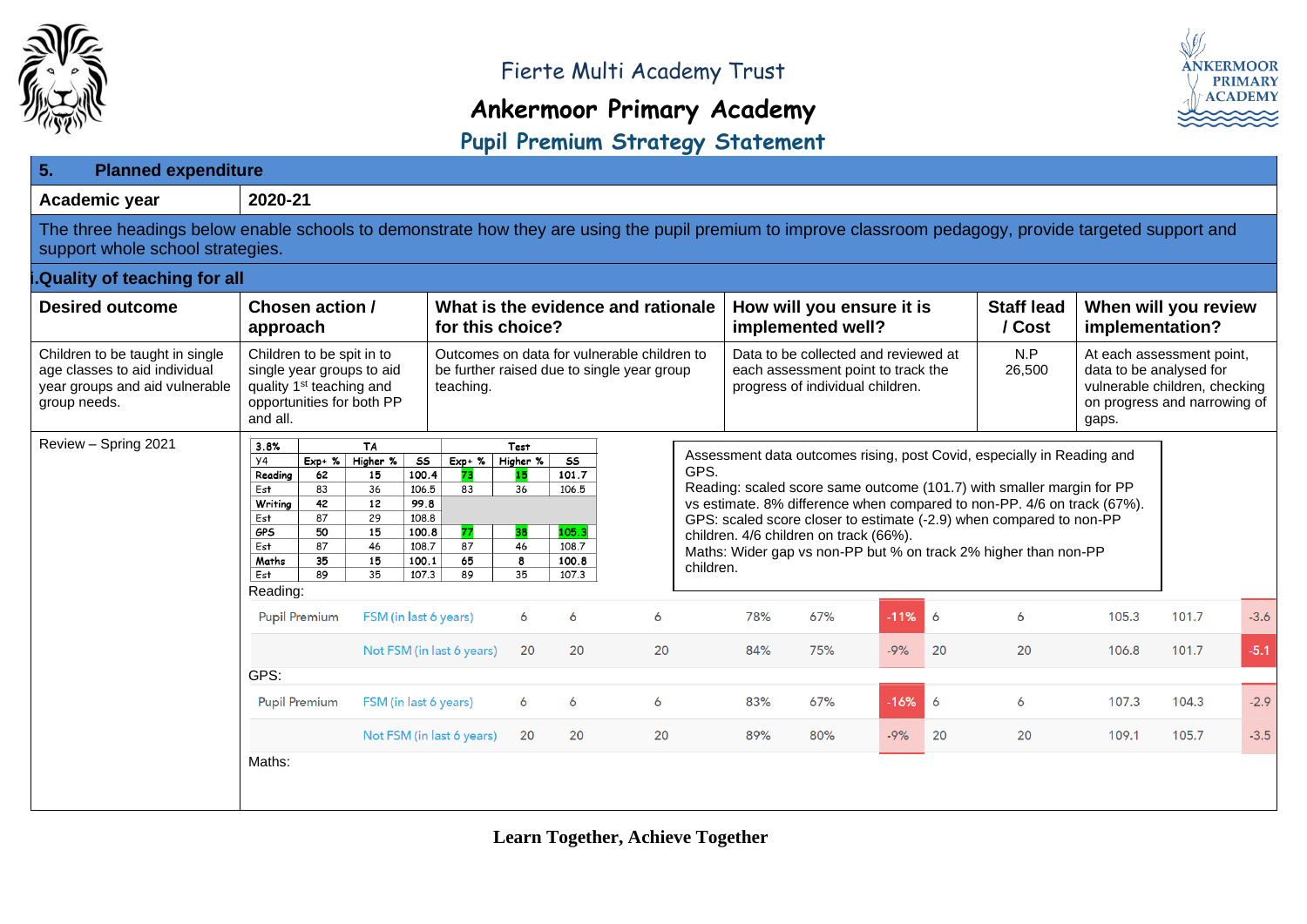

# **Ankermoor Primary Academy**



#### **Pupil Premium Strategy Statement**

|                      |                       | <b>Pupil Premium</b>                                  |                                                                     |            |                | FSM (in last 6 years)     |       | 6              |              | 6                           | 6  | 84%                                                                                                                                                                                                                                                                                                                                             | 67% | $-17%$    | 6              | 6                                                                  | 106.1 | 98.3  | $-7.7$ |
|----------------------|-----------------------|-------------------------------------------------------|---------------------------------------------------------------------|------------|----------------|---------------------------|-------|----------------|--------------|-----------------------------|----|-------------------------------------------------------------------------------------------------------------------------------------------------------------------------------------------------------------------------------------------------------------------------------------------------------------------------------------------------|-----|-----------|----------------|--------------------------------------------------------------------|-------|-------|--------|
|                      |                       |                                                       |                                                                     |            |                | Not FSM (in last 6 years) |       |                | 20           | 20                          | 20 | 90%                                                                                                                                                                                                                                                                                                                                             | 65% | $-25%$ 20 |                | 20                                                                 | 107.7 | 101.5 | $-6.2$ |
| Review - Summer 2021 | 3.8%                  | Spring TA<br>Spring Test<br>$Y4 = 25$<br>$Exp+$<br>55 |                                                                     |            |                |                           |       |                | Summer TA    |                             |    |                                                                                                                                                                                                                                                                                                                                                 |     |           |                | Assessment data outcomes rising since previous data set in Spring. |       |       |        |
|                      |                       | $\%$                                                  | Higher<br>$\%$                                                      |            | $Exp+$<br>$\%$ | Higher SS<br>$\%$         |       | $Exp+$<br>$\%$ | Highe<br>r % | 55                          |    |                                                                                                                                                                                                                                                                                                                                                 |     |           |                |                                                                    |       |       |        |
|                      | Reading               | 62                                                    | 15                                                                  | 100.       | 73             | 15                        | 101.7 | 72             | 20           | 102.1                       |    | Reading: scaled score outcome (102.1) with smaller margin for PP vs<br>estimate and gaps narrowing from Spring. 7% difference when compared<br>to non-PP. 4/6 on track (67%).<br>GPS: Increased amount of children who are now working at the high<br>standard (2/6).<br>Maths: Increased scaled score from Spring 98.3 vs 101.0 therefore gaps |     |           |                |                                                                    |       |       |        |
|                      | Est                   | 83                                                    | 36                                                                  | 106.5      | 83             | 36                        | 106.5 | 83             | 36           | 106.5                       |    |                                                                                                                                                                                                                                                                                                                                                 |     |           |                |                                                                    |       |       |        |
|                      | Writing               | 42                                                    | 12                                                                  | 99.8       |                |                           |       | 68             | 16           | 103.2                       |    |                                                                                                                                                                                                                                                                                                                                                 |     |           |                |                                                                    |       |       |        |
|                      | Est                   | 87                                                    | 29                                                                  | 108.8      |                |                           |       | 87             | 29           | 108.8                       |    |                                                                                                                                                                                                                                                                                                                                                 |     |           |                |                                                                    |       |       |        |
|                      | GPS                   | 50                                                    | 15                                                                  | 100.       | 77             | 38                        | 105.3 | 68             | 20           | 103.8                       |    | narrowing when compared to estimate, moving from -7.7 to -5.1.                                                                                                                                                                                                                                                                                  |     |           |                |                                                                    |       |       |        |
|                      | Est                   | 87                                                    | 46                                                                  | 108.7      | 87             | 46                        | 108.7 | 87             | 46           | 108.7                       |    |                                                                                                                                                                                                                                                                                                                                                 |     |           |                |                                                                    |       |       |        |
|                      | Maths                 | 35                                                    | 15                                                                  | 100.       | 65             | 8                         | 100.8 | 68             | 20           | 103.8                       |    |                                                                                                                                                                                                                                                                                                                                                 |     |           |                |                                                                    |       |       |        |
|                      | Est                   | 89                                                    | 35                                                                  | 107.3      | 89             | 35                        | 107.3 | 89             | 35           | 107.3                       |    |                                                                                                                                                                                                                                                                                                                                                 |     |           |                |                                                                    |       |       |        |
|                      | DHT<br>comment<br>l s |                                                       | Discrepancy between TA / Test in GPS and<br>Maths. Target are Maths |            |                |                           |       | areas.         |              | Significant progress in all |    |                                                                                                                                                                                                                                                                                                                                                 |     |           |                |                                                                    |       |       |        |
|                      | Reading               |                                                       |                                                                     |            |                |                           |       |                |              |                             |    |                                                                                                                                                                                                                                                                                                                                                 |     |           |                |                                                                    |       |       |        |
|                      | <b>FSM</b>            |                                                       |                                                                     | <b>FSM</b> |                |                           |       | 6              |              | 6                           | 6  | 78%                                                                                                                                                                                                                                                                                                                                             | 67% | $-11%$    | $\overline{6}$ | 6                                                                  | 30%   | 17%   | $-13%$ |
|                      |                       |                                                       |                                                                     | Not FSM    |                |                           |       | 19             |              | 19                          | 19 | 84%                                                                                                                                                                                                                                                                                                                                             | 74% | $-10%$    | 19             | 19                                                                 | 35%   | 21%   | $-14%$ |
|                      | <b>GPS</b>            |                                                       |                                                                     |            |                |                           |       |                |              |                             |    |                                                                                                                                                                                                                                                                                                                                                 |     |           |                |                                                                    |       |       |        |
|                      | <b>FSM</b>            |                                                       |                                                                     | <b>FSM</b> |                |                           |       | 6              |              | 6                           | 6  | 83%                                                                                                                                                                                                                                                                                                                                             | 33% | $-49%$    | $\overline{6}$ | 6                                                                  | 38%   | 33%   | $-5%$  |
|                      |                       |                                                       |                                                                     | Not FSM    |                |                           |       | 19             |              | 19                          | 19 | 88%                                                                                                                                                                                                                                                                                                                                             | 79% | $-9%$     | 19             | 19                                                                 | 47%   | 16%   | $-31%$ |
|                      | Maths                 |                                                       |                                                                     |            |                |                           |       |                |              |                             |    |                                                                                                                                                                                                                                                                                                                                                 |     |           |                |                                                                    |       |       |        |
|                      | <b>FSM</b>            |                                                       |                                                                     | <b>FSM</b> |                |                           |       | 6              |              | 6                           | 6  | 84%                                                                                                                                                                                                                                                                                                                                             | 50% | $-34%$    | $\overline{6}$ | 6                                                                  | 106.1 | 101.0 | $-5.1$ |
|                      |                       |                                                       |                                                                     | Not FSM    |                |                           |       | 19             |              | 19                          | 19 | 90%                                                                                                                                                                                                                                                                                                                                             | 74% | $-16%$    | 19             | 19                                                                 | 107.6 | 104.1 | $-3.6$ |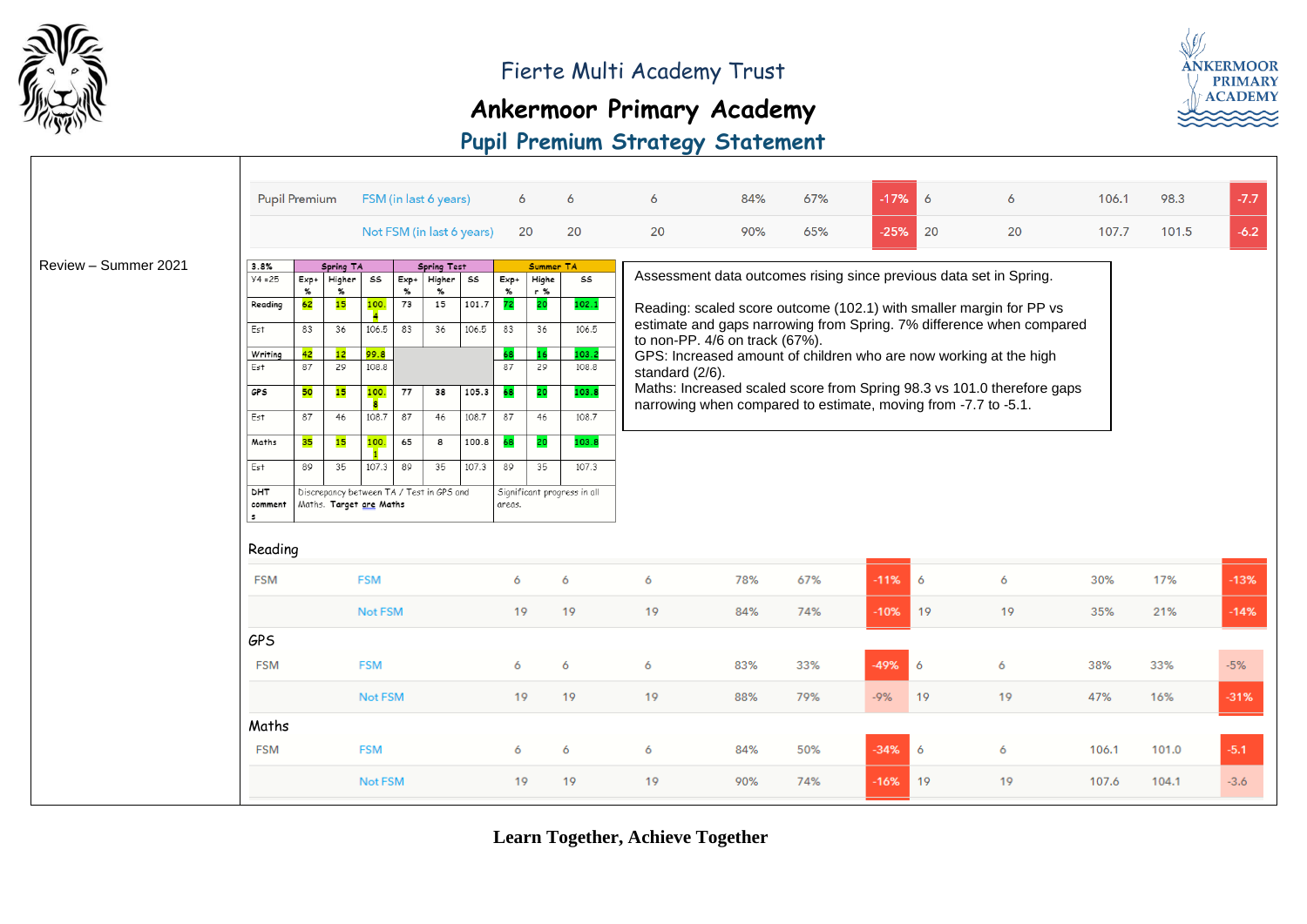

# **Ankermoor Primary Academy**

## **Pupil Premium Strategy Statement**



| <b>i.Targeted support</b>                                                              |                                                                                                            |                                                                                                                                                                                                                                                                                                                                                                                                                                                                                                                                             |                                                                                                                                                           |                                    |                                                                 |  |  |  |  |  |  |  |
|----------------------------------------------------------------------------------------|------------------------------------------------------------------------------------------------------------|---------------------------------------------------------------------------------------------------------------------------------------------------------------------------------------------------------------------------------------------------------------------------------------------------------------------------------------------------------------------------------------------------------------------------------------------------------------------------------------------------------------------------------------------|-----------------------------------------------------------------------------------------------------------------------------------------------------------|------------------------------------|-----------------------------------------------------------------|--|--|--|--|--|--|--|
| <b>Desired outcome</b>                                                                 | <b>Chosen</b><br>action/approach                                                                           | What is the evidence and rationale<br>for this choice?                                                                                                                                                                                                                                                                                                                                                                                                                                                                                      | How will you ensure it is<br>implemented well?                                                                                                            | <b>Staff lead</b>                  | When will you review<br>implementation?                         |  |  |  |  |  |  |  |
| A clear focus on those who are<br>SEND and of the lowest 20%<br>in school.             | Ensure the SEND provision<br>is of key priority. New<br>SENDco to be upskilled<br>therefore training need. | Previous SENDco retired therefore a need to<br>focus on a new lead to ensure an inclusive<br>provision is provided for all.                                                                                                                                                                                                                                                                                                                                                                                                                 | Regular updates from the SENDco<br>and updates from course leads based<br>on modules completed.                                                           | A.W<br>£2500                       | Course completion -<br>milestones set and course<br>modules.    |  |  |  |  |  |  |  |
| Review - Summer 2021                                                                   |                                                                                                            | SEND lead completed SEND AIP to outline expectations in a school priority area.<br>Focus on EEF research, linked to quality QFT to ensure focus areas are based on research.<br>Focused staff meetings on the Graduated response, 4 broad areas of SEND and Edukey.<br>Focusing on incremental progress of SEND children to ensure education is inclusive for all.<br>A clear focus on target setting and staff support through questionnaires.<br>A focus on child voice to have an awareness of whether the children are being supported. |                                                                                                                                                           |                                    |                                                                 |  |  |  |  |  |  |  |
| Focusing on the lowest 20% of<br>children to ensure gaps are<br>targeted for recovery. | Use of FFT - Wave 3<br>Phonics - Letters and<br>Sounds.<br>Basic skills focus.                             | Target needs for lowest 20% of children to<br>supplement quality first teaching. Gaps need<br>focus post Covid 19.                                                                                                                                                                                                                                                                                                                                                                                                                          | Monitoring - Lesson obs, data<br>outcomes, work completed, Pupil<br>voice.                                                                                | A.B<br>4 x pm<br>sessions<br>£4954 | At each data point to check<br>for individual child's progress. |  |  |  |  |  |  |  |
| Review - Summer 2021                                                                   | Maths<br>$9.30 - 10.30$<br>$9.30 - 10.00$<br>10.00-10.30                                                   | AB Timetable 2020-21 Summer 1<br>$2.40 - 2.55$<br>Year 5<br>Year 6<br>$1.05 - 1.20$<br>$1.25 - 1.40$<br>$2.25 - 2.40$<br>$1.45 - 2.00$<br>$2.05 - 2.20$<br>$\frac{1}{100}$<br>10.45-11.05 11.05-11.25<br>11.25-11.45 11.45-12.10                                                                                                                                                                                                                                                                                                            | Focus on Year group support to ensure any gaps are addressed and applied to the<br>classroom in years 5 and 6 where gaps are wider and needs are greater. |                                    |                                                                 |  |  |  |  |  |  |  |
|                                                                                        | Year 5<br>Year 6<br>GR<br>aths suppo                                                                       | PPA - Cover for JF<br>Year 5<br>Year 6<br><b>Y6</b><br>GR<br>T4W<br>T <sub>4</sub> W<br>$\begin{array}{c} \textbf{1.00-} \\ \textbf{1.15} \end{array}$<br>$1.15 - 2.00$<br>$2.00 - 3.00$<br>Grammat<br><b>PSHE</b>                                                                                                                                                                                                                                                                                                                          | Greater focus on phonics in the morning for KS2 children especially those who are the<br>lowest 20%.                                                      |                                    |                                                                 |  |  |  |  |  |  |  |
|                                                                                        | Year 5<br>Year 6<br>Y5<br><b>GR</b><br>aths suppo                                                          | IBP Y4<br>Maths<br>ES<br>$\begin{array}{c} \text{IPP Y5} \\ \text{Maths} \\ \text{IN} \end{array}$<br>$\frac{1:1}{\text{SALT}}$<br><b>IEP Y6</b><br>Maths<br>IX, KS<br>and BP<br>Year 5<br>Year 6<br>$\frac{96}{6R}$<br><b>Y6 Mental</b><br>Maths<br>Practise<br>Maths<br>Practise<br>T4W<br>T <sub>4</sub> W<br>Staff room                                                                                                                                                                                                                 | Data led interventions during the afternoon for area of need especially linked to<br>spelling / maths.                                                    |                                    |                                                                 |  |  |  |  |  |  |  |
|                                                                                        | Year 5<br>Year 6<br>Y5<br><b>GR</b><br>Maths suppor<br>Year 5<br>Year 6<br>Y5                              | Year 5<br>Year 6<br>$\frac{96}{6R}$<br>T <sub>4</sub> W<br>T4W<br>SENDco / PP/<br>Year 5<br>Year 6                                                                                                                                                                                                                                                                                                                                                                                                                                          | Clear focus on SEND children to ensure extra focus on IEP needs are met.                                                                                  |                                    |                                                                 |  |  |  |  |  |  |  |
|                                                                                        | <b>GR</b><br>ths suppe                                                                                     | <b>Y6</b><br>Phonics<br>OP, MW,<br>SALT<br>OB<br>Maths<br>Practise<br>Maths<br>Practise<br>$\frac{GR}{VB}$ JW.<br>LM, $\overline{JP}$<br>Spellings<br>IX and BP<br>T <sub>4</sub> W<br>T <sub>4</sub> W<br>GR                                                                                                                                                                                                                                                                                                                               |                                                                                                                                                           |                                    |                                                                 |  |  |  |  |  |  |  |
|                                                                                        | Year 5<br>Year 6<br>Y5<br>GR<br>aths suppo                                                                 | IBP Y6<br>Writing<br>K5<br>Year 6<br>$\frac{96}{6R}$<br>IEP Y5<br>Meths<br>LM<br>Year 5<br>$\begin{array}{c}\n  \  \, \text{y4} \\  \text{Spellings} \\  \text{DP. CW.} \\  \text{MD. TW.} \\  \text{JB. IE}\n \end{array}$<br>$\begin{array}{c}\n\text{Spelling} \\ \downarrow \text{A} \\ \text{(Y2 CEW)} \\ \text{ES, JW.}\n\end{array}$<br>Handwriting<br>TD, LW,<br>OB<br>T <sub>4</sub> W<br>T4W<br>MW, TH,<br>KG. DR                                                                                                                 |                                                                                                                                                           |                                    |                                                                 |  |  |  |  |  |  |  |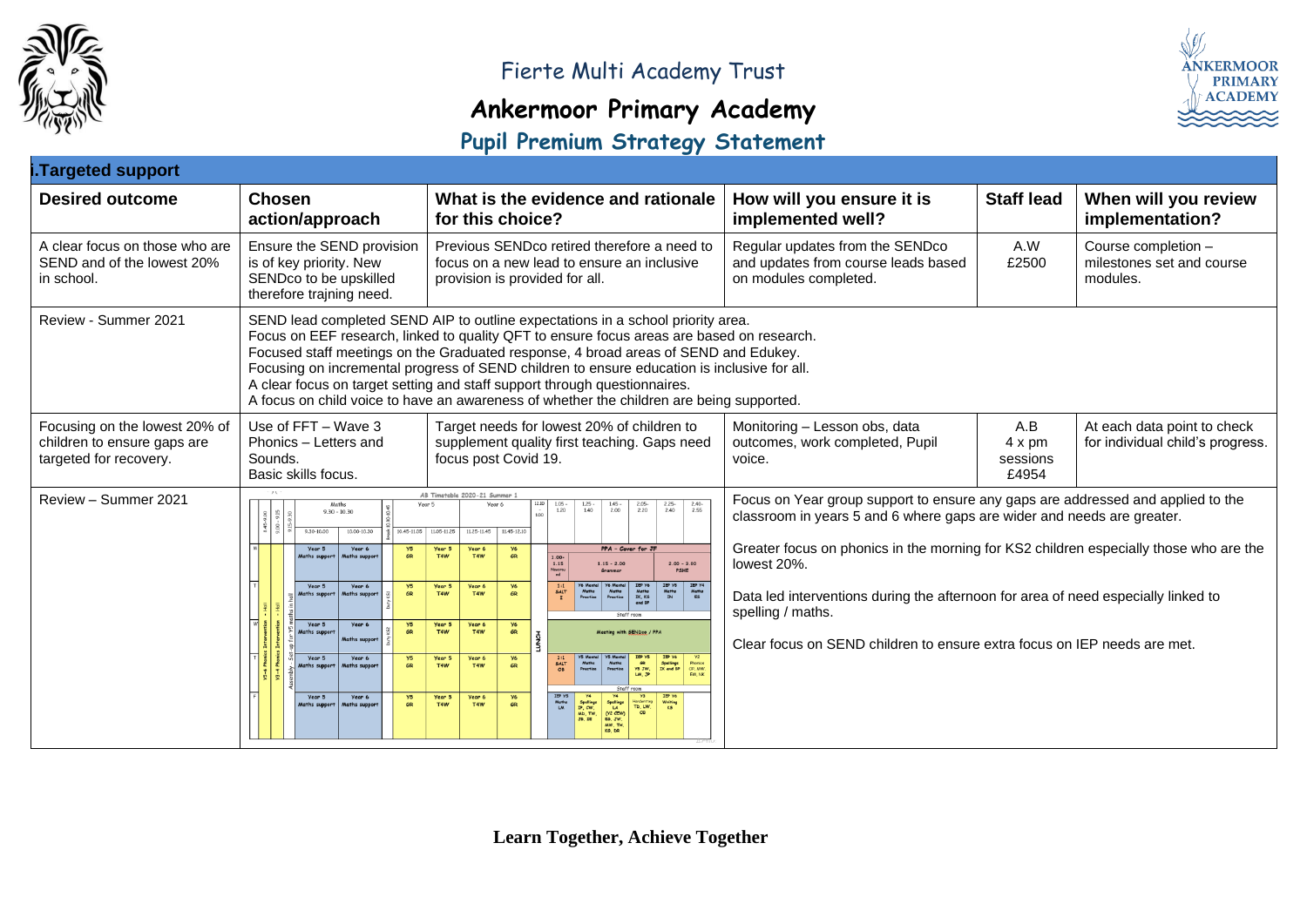

<u> 김국의 일부 지역 국민의 위원 부부 지원 기원 원 일 각 원</u>

#### Fierte Multi Academy Trust

**ANKERMOOR PRIMARY ACADEMY** 

#### **Ankermoor Primary Academy**

#### **Pupil Premium Strategy Statement**



Well-being focus based on the impact of Covid especially linked to areas of essential focus e.g. relationships and resilience. Questionnaire enabled categories to be created – Amber (in class) and Red check in with Family Support worker / mental health lead. Check ins are then recorded so that sessions can be tracked. Questionnaire then completed again to measure progress. Final impact measured via nurture group information (see above).

| <b>i.Other approaches</b>                     |                                                      |                                                                             |                                                                      |                   |                                         |  |  |  |  |  |  |  |
|-----------------------------------------------|------------------------------------------------------|-----------------------------------------------------------------------------|----------------------------------------------------------------------|-------------------|-----------------------------------------|--|--|--|--|--|--|--|
| <b>Desired outcome</b>                        | <b>Chosen</b><br>action/approach                     | What is the evidence and rationale  <br>for this choice?                    | $\mathsf I$ How will you ensure it is<br>implemented well?           | <b>Staff lead</b> | When will you review<br>implementation? |  |  |  |  |  |  |  |
| Staff more aware of the needs<br>of children. | PPMs to check outcomes<br>and hold staff to account. | Make staff more aware of children's needs<br>with respect of data outcomes. | PPM document filled out and<br>reviewed. Reflection on specific chn. | S.R<br>£500       | Each step of assessment.                |  |  |  |  |  |  |  |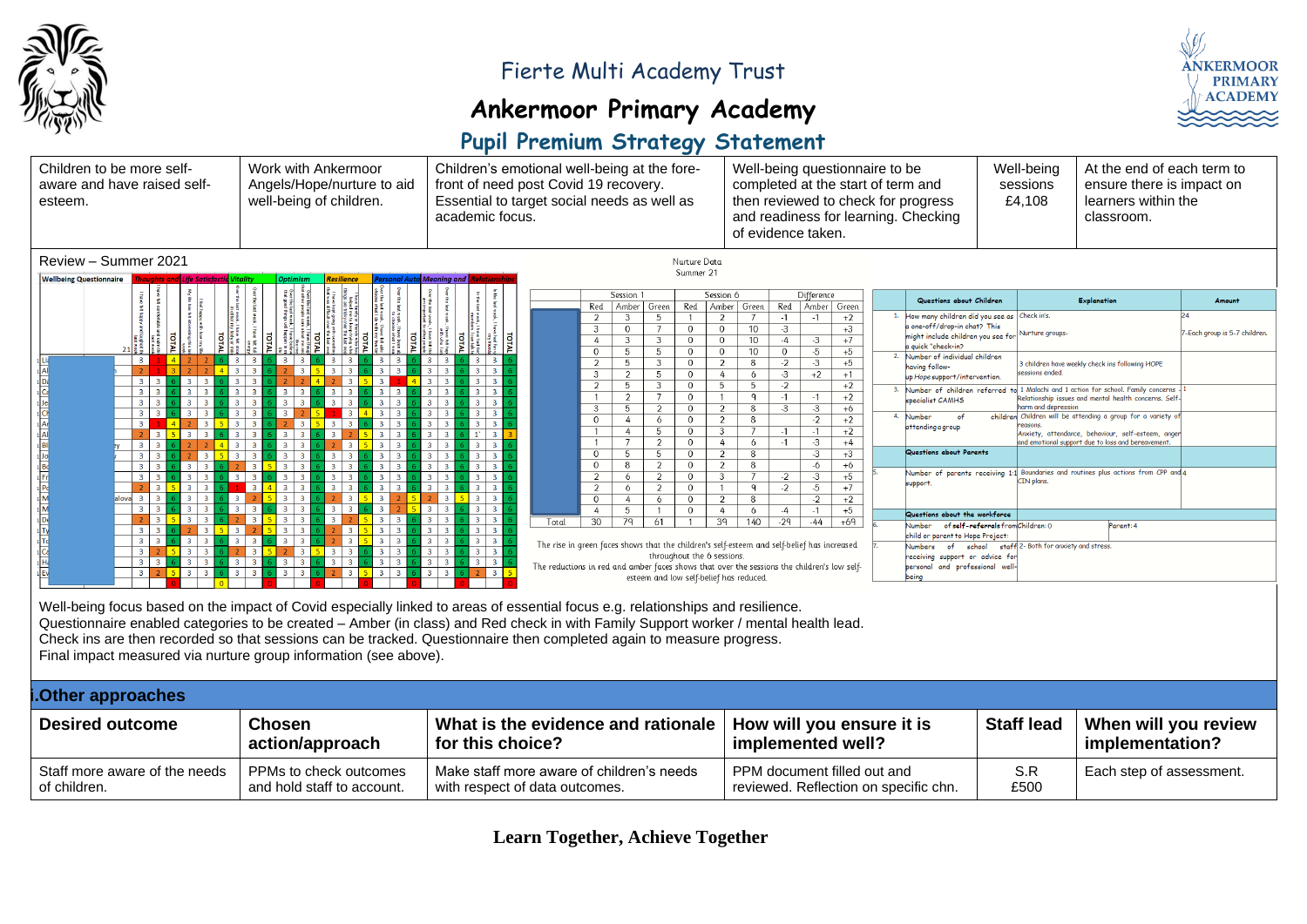

# **Ankermoor Primary Academy**



# **Pupil Premium Strategy Statement**

| Review - Summer 2021                                                              | PPMs completed December 2020, Spring 2021, Summer 21 (please see evidence in assessment folder).<br>PPMs led by head and supported by deputy.<br>Clear focus on data linked to achievement but a central focus on the curriculum gaps and areas of need.<br>PPMs feed into the Core leader reports to ensure leaders can decide on aspects of monitoring and support.                                                                                                                                                                                                                                                                                                                                                                                                                                                                                                                                                             |                                                                                                                                                                                                                                                                                                                                                                                                                                                                                                                                                                                                                                                                                                                                                                                                                                                                                                                                                                                                                                                                                                                                                                                                                                                                                                                                                                                                                                                                                                                                      |                                                                                                                                                  |                                                 |                                        |  |  |  |  |  |  |  |
|-----------------------------------------------------------------------------------|-----------------------------------------------------------------------------------------------------------------------------------------------------------------------------------------------------------------------------------------------------------------------------------------------------------------------------------------------------------------------------------------------------------------------------------------------------------------------------------------------------------------------------------------------------------------------------------------------------------------------------------------------------------------------------------------------------------------------------------------------------------------------------------------------------------------------------------------------------------------------------------------------------------------------------------|--------------------------------------------------------------------------------------------------------------------------------------------------------------------------------------------------------------------------------------------------------------------------------------------------------------------------------------------------------------------------------------------------------------------------------------------------------------------------------------------------------------------------------------------------------------------------------------------------------------------------------------------------------------------------------------------------------------------------------------------------------------------------------------------------------------------------------------------------------------------------------------------------------------------------------------------------------------------------------------------------------------------------------------------------------------------------------------------------------------------------------------------------------------------------------------------------------------------------------------------------------------------------------------------------------------------------------------------------------------------------------------------------------------------------------------------------------------------------------------------------------------------------------------|--------------------------------------------------------------------------------------------------------------------------------------------------|-------------------------------------------------|----------------------------------------|--|--|--|--|--|--|--|
| Improved attendance, less<br>persistent absences, improved<br>parent partnership. | Family support worker to<br>meet regularly with parents<br>on cusp of poor<br>attendance.                                                                                                                                                                                                                                                                                                                                                                                                                                                                                                                                                                                                                                                                                                                                                                                                                                         | Family support will ensure that trends in<br>attendance will continue to rise / meet<br>parents to address any needs.                                                                                                                                                                                                                                                                                                                                                                                                                                                                                                                                                                                                                                                                                                                                                                                                                                                                                                                                                                                                                                                                                                                                                                                                                                                                                                                                                                                                                | Attendance monitoring including<br>vulnerable groupings. Letters sent to<br>parents.                                                             | Family<br>Support<br>Worker 1/2<br>day<br>£2076 | Each half term attendance<br>reviewed. |  |  |  |  |  |  |  |
| Review - Summer 2021                                                              | Attendance Return from 3 SEP 2020 to 20 JUL 2021<br>This report excludes students who left after the 3 September 2020<br>This report excludes Boarders<br>Maximum<br>No. of<br>Group<br><b>Students</b><br>possible<br><b>Year Group Reception</b><br>21<br>Year Group 1<br>20<br>Year Group 2<br>20<br>Year Group 3<br>15<br>Year Group 4<br>25<br>Year Group 5<br>18<br>Year Group 6<br>22<br>Totals<br>141<br><b>Persistent Absence</b><br>Percentage of selected students with persistent absence between 03 Sep 2020 to 20 Jul 2021 (2 d.p.<br>Report criteria: Current roll students with persistent absence greater than or equal to 10% between 03 Sep 2020 to 20 Jul 2021<br>Year:<br>Name<br>umber of possible<br>Hornor, Mille<br>Ferlon, Ella-Ro<br>Year: 4<br>Name<br>Bagnal, Layla-Ma<br>Year: 6<br>Name<br>Downing, Quint<br><b>Year: Reception</b><br>Name<br>Ferrion, Ava<br>Produced on 23rd July 2021 at 12:56 | Number of Open Sessions = 382<br>Total No. of<br><b>Total Absences</b><br><b>Total Attendances</b><br><b>Students who were</b><br>%<br>No. of<br>absent on one or<br>Unauth.<br><b>Unauthorised</b><br><b>Authorised</b><br>more session<br>No.<br>Absenteer<br>attendance<br>No.<br>%<br>No.<br>96<br>Auth.<br>Unauth.<br>6248<br>204<br>3.27<br>20<br>14.29<br>14<br>0.22<br>6030<br>96.51<br>$\overline{\mathbf{3}}$<br>15.00<br>6013<br>168<br>2.79<br>15 <sub>15</sub><br>5830<br>96.96<br>0.25<br>19<br>$\mathbf{3}$<br>6174<br>251 4.07<br>25.00<br>86<br>1.39<br>5837<br>94.54<br>16<br>5<br>4735<br>26.67<br>80<br>1.69<br>38<br>0.80<br>4617<br>97.51<br>11<br>$\boldsymbol{4}$<br>28.00<br>7793<br>243 3.12<br>96.63<br>20 0.26<br>7530<br>23<br>22.22<br>5640<br>125 2.22<br>97.43<br>15<br>$\boldsymbol{A}$<br>20<br>0.35<br>5495<br>31.82<br>7134<br>185 2.59<br>17<br>0.24<br>6932<br>97.17<br>20<br>23,40<br>1256 2.87<br>210 0.48 42271 96.65<br>124<br>43737<br>33<br>3.55%<br>Authorised absences Unauthorised absences Total absences<br>%(2 d.p.) No.   %(2 d.p.) No.   % (2 d.p.)<br>14.29<br>22.98<br>Unauthorised absences<br>Total abou<br>No. % (2 d.p.) No. % (2 d.p.) No. % (2 d.p.)<br>20.45<br>Authorised absences Unauthorised absences Total absences<br>No.   % (2 d.p.) No.   % (2 d.p.) No.   % (2 d.p.)<br>Authorised absences   Unauthorised absences<br>No.   % (2 d.p.) No.   % (2 d.p.) No.   % (2 d.p.)<br>86 26.96<br>0.00<br>86 26.96<br>Page 1<br>Renorts>Mendango Analysis Renorts>Pers | Whole school attendance: $96.7\%$ (R - 6)<br>Authorised: 2.87%<br>Unauthorised: 0.48%<br>Persistent absences: 3.55%<br>P.P: 95.2%<br>SEND: 96.2% |                                                 |                                        |  |  |  |  |  |  |  |
|                                                                                   |                                                                                                                                                                                                                                                                                                                                                                                                                                                                                                                                                                                                                                                                                                                                                                                                                                                                                                                                   |                                                                                                                                                                                                                                                                                                                                                                                                                                                                                                                                                                                                                                                                                                                                                                                                                                                                                                                                                                                                                                                                                                                                                                                                                                                                                                                                                                                                                                                                                                                                      |                                                                                                                                                  | <b>Total budgeted cost</b>                      | 40,633                                 |  |  |  |  |  |  |  |